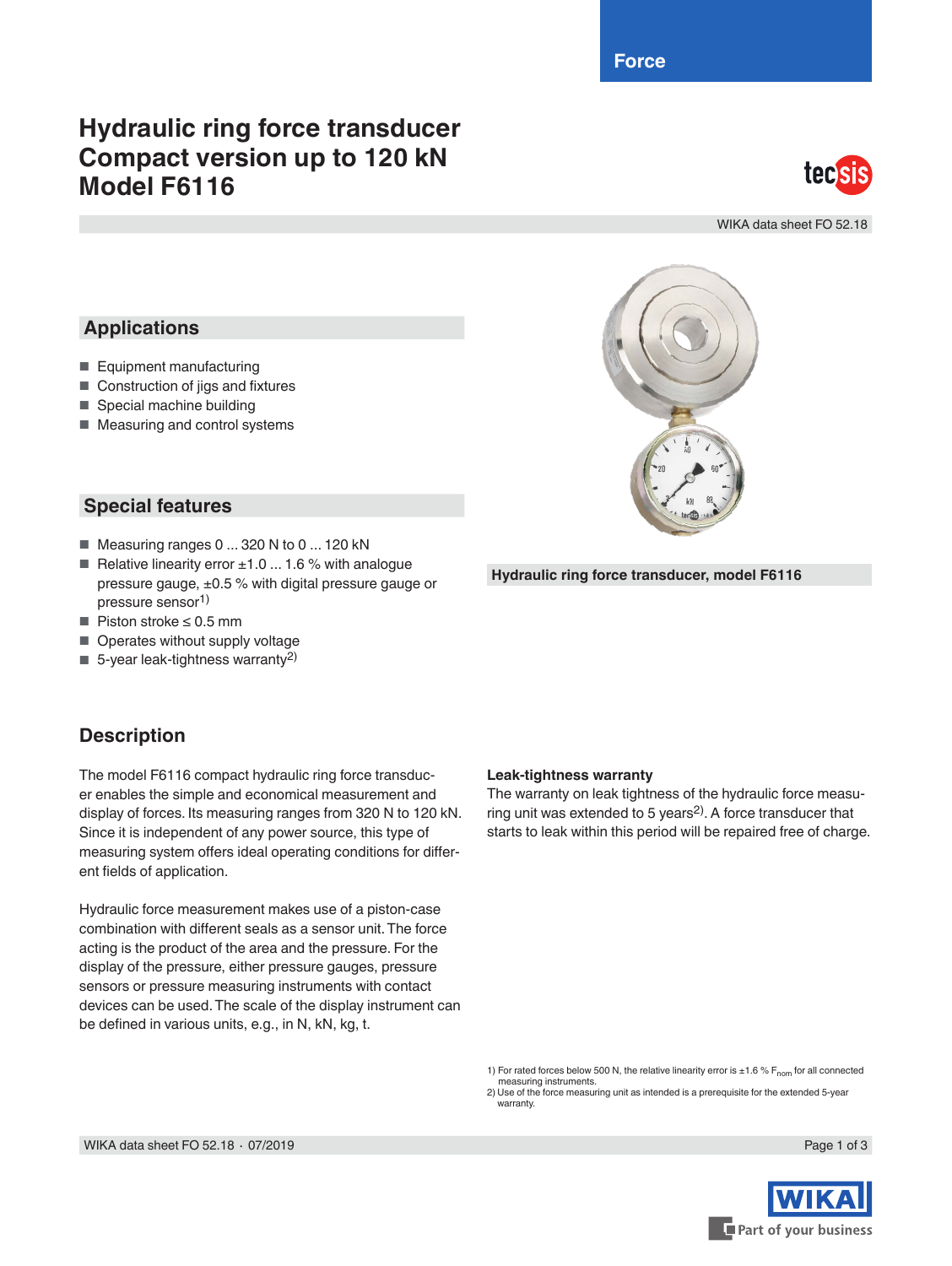# **Specifications per VDI/VDE/DKD 2638**

| <b>Model F6116</b>                                                                          |                                                                                                                                                                |
|---------------------------------------------------------------------------------------------|----------------------------------------------------------------------------------------------------------------------------------------------------------------|
| Rated force F <sub>nom</sub>                                                                | 0  320 N to 0  120 kN                                                                                                                                          |
| <b>Nominal size</b>                                                                         | NS 20 ring                                                                                                                                                     |
| <b>Display</b><br>■ Standard<br>■ Option                                                    | Pressure gauge 213.40 (NS 63)<br>Digital pressure gauge DG-10<br>Pressure gauge PSG23.160 (NS 100), optionally with contacts<br>Pressure sensor (on request)   |
| Relative linearity error d <sub>lin</sub><br>■ Standard<br>■ Option                         | $\leq \pm 1.6$ % F <sub>nom</sub> (analogue display) <sup>1)</sup><br>$\leq \pm 0.5$ % F <sub>nom</sub> (pressure sensor/digital pressure gauge) <sup>1)</sup> |
| Limit force $F_1$                                                                           | 100 % $F_{nom}$                                                                                                                                                |
| Breaking force F <sub>R</sub>                                                               | $> 130 \% F_{nom}$                                                                                                                                             |
| Rated displacement s <sub>nom</sub>                                                         | $< 0.5$ mm                                                                                                                                                     |
| Rated temperature range B <sub>T. nom</sub>                                                 | $-25+50$ °C                                                                                                                                                    |
| Ingress protection (per EN/IEC 60529)                                                       | <b>IP65</b>                                                                                                                                                    |
| Case                                                                                        | Stainless steel                                                                                                                                                |
| <b>Piston</b>                                                                               | Stainless steel                                                                                                                                                |
| <b>Mounting type</b><br>■ Standard<br>■ Option                                              | direct<br>Adapter, capillary, measuring hose for "separation without any losses"                                                                               |
| <b>Fill fluid</b>                                                                           | Glycerine 70 %, water 30 %                                                                                                                                     |
| <b>Assembly aid</b>                                                                         | Threaded holes on the bottom of the case                                                                                                                       |
| Weight in kg<br>■ with pressure gauge 213.40 (NS 63)<br>■ with digital pressure gauge DG-10 | 2.1<br>2.3                                                                                                                                                     |

1) For rated forces below 500 N, the relative linearity error is  $\pm 1.6$  % F<sub>nom</sub> for all connected measuring instruments.

# **Dimensions in mm**





The sealed threaded connections of the hydraulic force transducer must not be loosened! Non-compliant handling invalidates the warranty and a measuring function is no longer assured.